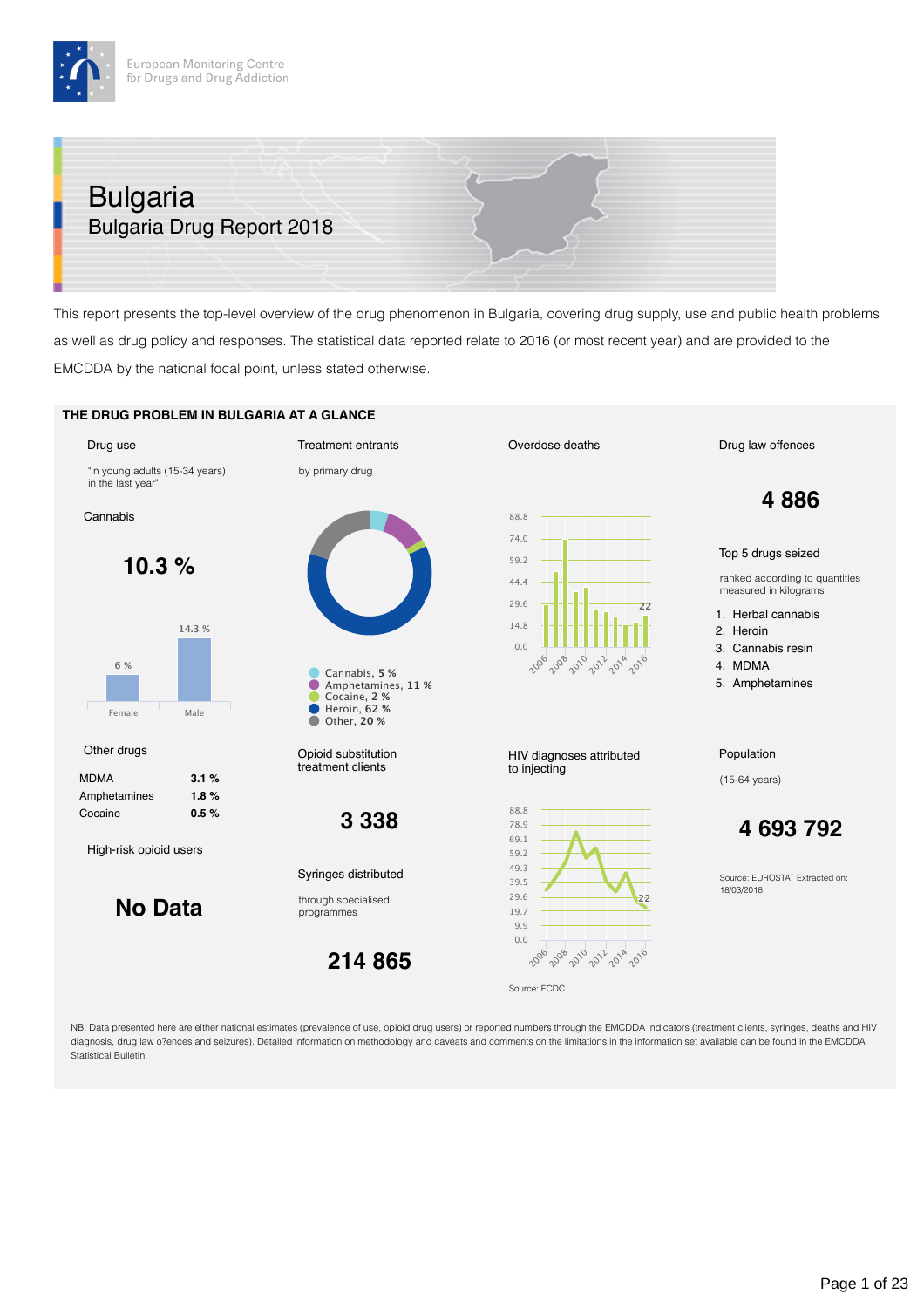## National drug strategy and coordination

## National drug strategy

Adopted by the Council of Ministers in 2014, Bulgaria's National Anti-Drug Strategy (2014-18), with its associated action plan and financial plan, addresses issues related to illicit drugs. The strategy is built around the pillars of drug demand and drug supply reduction and has three joint activity areas. Its main demand reduction goals are to improve public health and the health and social functioning of individuals; to protect society from drug markets; and to reduce the demand for illicit drugs. In the area of supply reduction, the goals are to reduce the supply of illicit drugs and their precursors; to increase the efficiency of law enforcement and supervisory authorities; to enhance prevention of drug-related crimes; and to ensure effective cooperation using a joint and coordinated approach. In Bulgaria, drug policy and the National Anti-Drug Strategy (2014-18) are evaluated through ongoing indicator monitoring and specific research projects.



NB: Year of data 2016. Strategies with broader focus may include, for example, licit drugs and other addictions.

## National coordination mechanisms

The National Drug Council is a body of the Council of Ministers of the Republic of Bulgaria. Operating at inter-ministerial level, it is responsible for the implementation and coordination of illicit drug policy. It is chaired by the Minister of Health and includes representatives from all relevant ministries. The Narcotic Substances Section is part of the Pharmaceutical Products, Medical Devices and Narcotic Substances Directorate of the Ministry of Health. It is responsible for assisting the Minister of Health in controlling scheduled substances for medical purposes and meeting Bulgaria's obligations under international drug control treaties. The National Centre for Addictions houses the national focal point for the EMCDDA and is responsible for the collection and analysis of a range of drug-related data. Local-level coordination is undertaken by 27 municipal drug councils and 27 prevention and information centres.

## Public expenditure

Understanding the costs of drug-related actions is an important aspect of drug policy. Some of the funds allocated by governments to expenditure on tasks related to drugs are identified as such in the budget ('labelled'). Often, however, most drug-related expenditure is not identified ('unlabelled') and must be estimated using modelling approaches.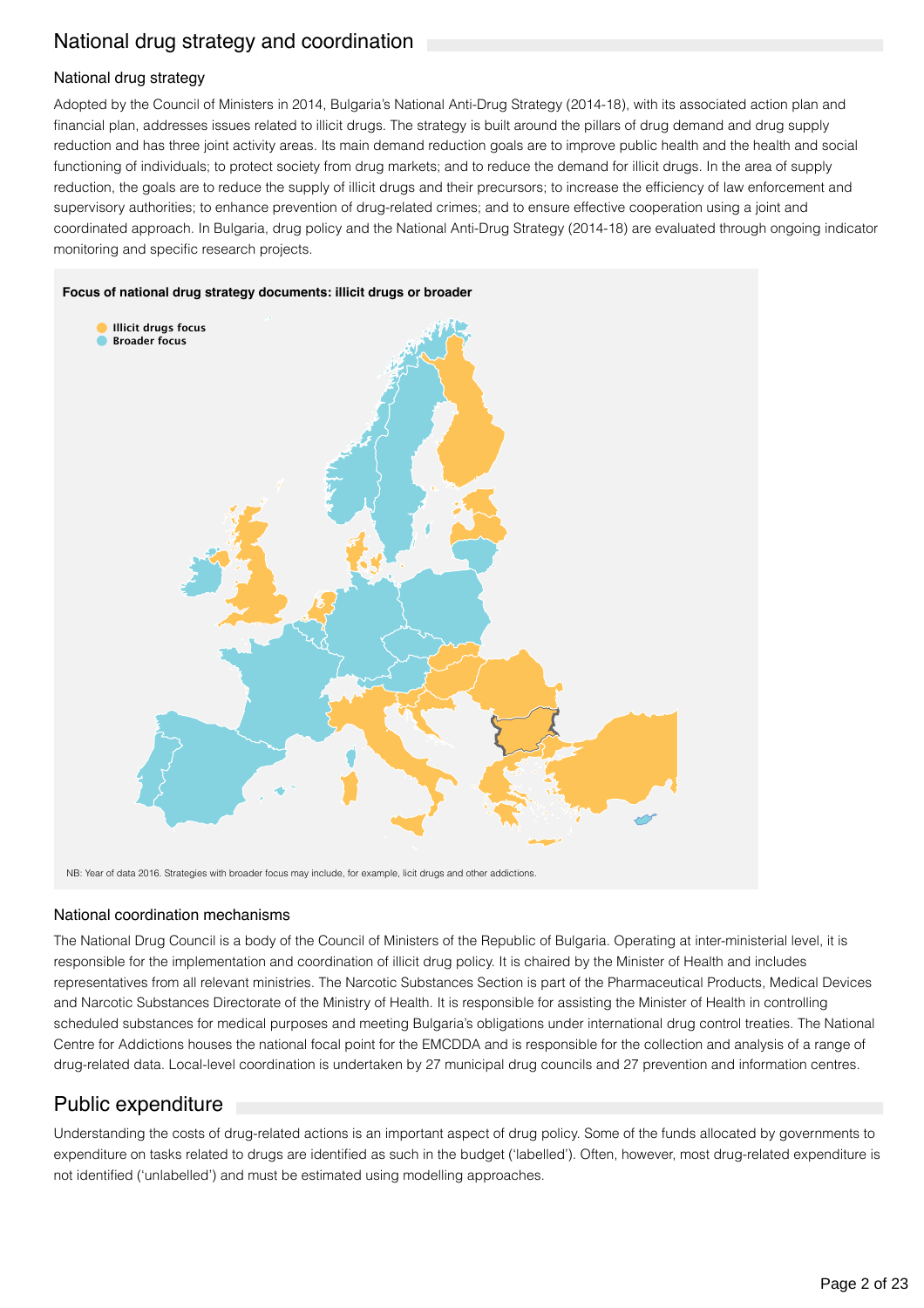Although the financing of drug-related activities in Bulgaria is decided annually by the entities in charge of their implementation, coordination between central and local government plays an important role. In addition, according to the National Anti-Drug Strategies (for both 2009-13 and 2014-18), national programming documents have been important guides for the planning of public financing for drug-related initiatives. Estimates for drug-related public expenditure are reported; however, it is not possible to assess what proportion of the total amount spent is represented by those estimates. Preliminary estimates indicate that, in 2015, a total of BGN 3 892 496 (EUR 1 990 232) was allocated for labelled drug-related expenditure, which represented about 0.01 % of gross domestic product.

## Drug laws and drug law offences

## National drug laws

The Narcotic Substances and Precursors Control Act was approved in 1999. Further amendments, which were passed in 2010, harmonised the document with other national legal acts and clarified drug coordination mechanisms at national and regional levels, the roles of the different entities involved in drug-related activities and the establishment of the national focal point; several new controlled substances and plants were included.

In 2004, the Penal Code was amended to remove the clause that exonerated people who use drugs found in possession of drugs in quantities that suggested that they were for personal use. An amendment that was adopted in 2006 reduced sanctions for drug possession and also took into account the differences between high-risk and moderate-risk substances. Drug use itself is penalised as an administrative offence for high-risk drugs (List 1) and a fine of between BGN 2 000 (EUR 1 023) and BGN 5 000 (EUR 2 257) can be imposed. Minor cases of possession that were prosecuted under the Penal Code can be settled with a fine of up to BGN 1 000 (EUR 511); otherwise, possession of any drug is punished by one to six years' imprisonment for high-risk substances and by up to five years' imprisonment in the case of moderate-risk substances.

Trafficking carries penalties of imprisonment for two to eight years for high-risk substances and one to six years for moderate-risk substances, but particularly large amounts or other aggravating circumstances can result in prison sentences of up to 15 years.

New psychoactive substances are regulated following a decision of the National Drug Control Council and controlled under the relevant lists of the Regulation on Classification of Plants and Substances as Narcotics.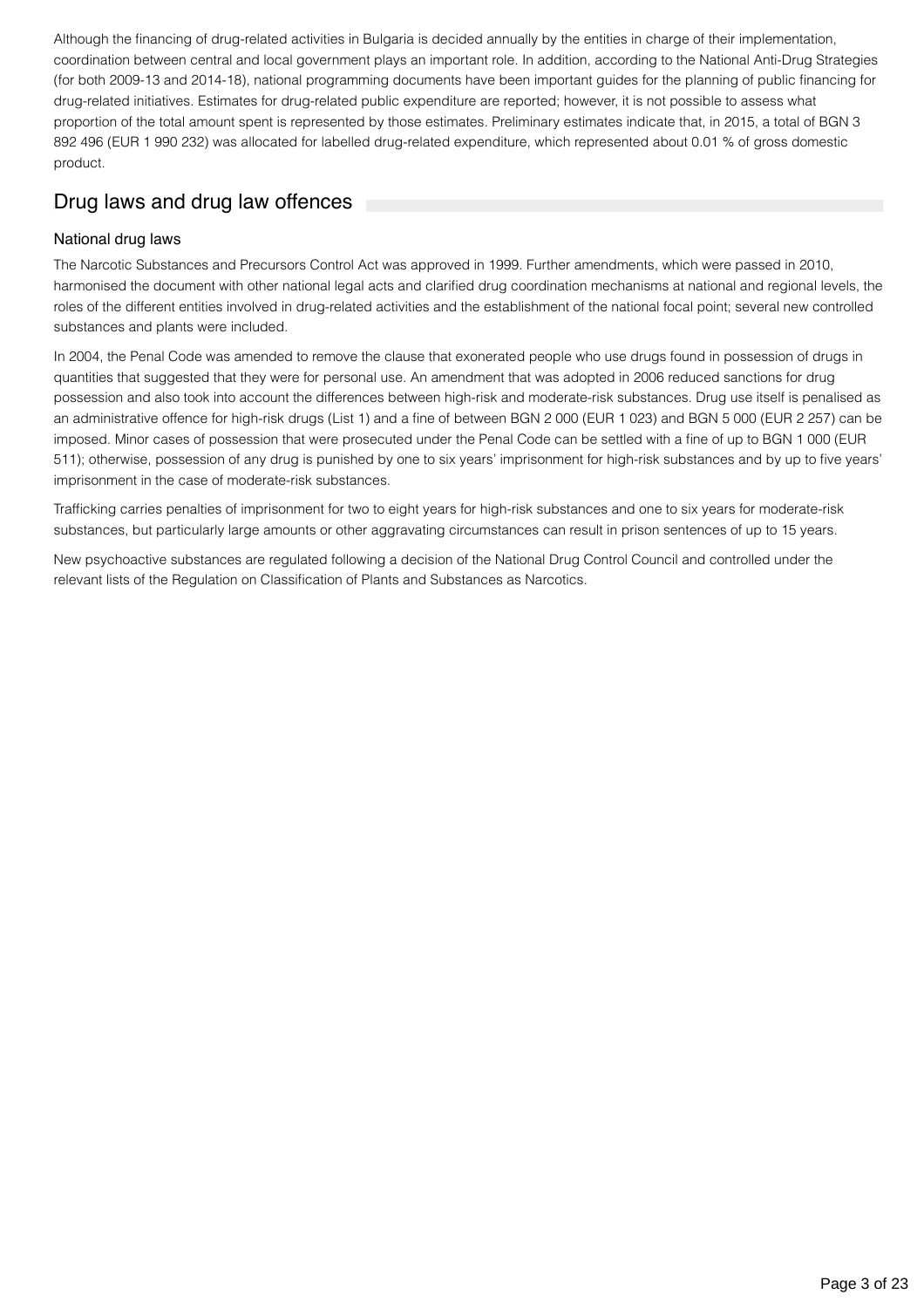**Legal penalties: the possibility of incarceration for possession of drugs for personal use (minor offence)**



### Drug law offences

Drug law offence (DLO) data are the foundation for monitoring drug-related crime and are also a measure of law enforcement activity and drug market dynamics; they may be used to inform policies on the implementation of drug laws and to improve strategies.

In 2016, Bulgaria reported 4 886 DLOs. The majority of these offences were cannabis-related offences, followed by stimulant-related offences (involving amphetamine or MDMA/ecstasy) and heroin-related offences.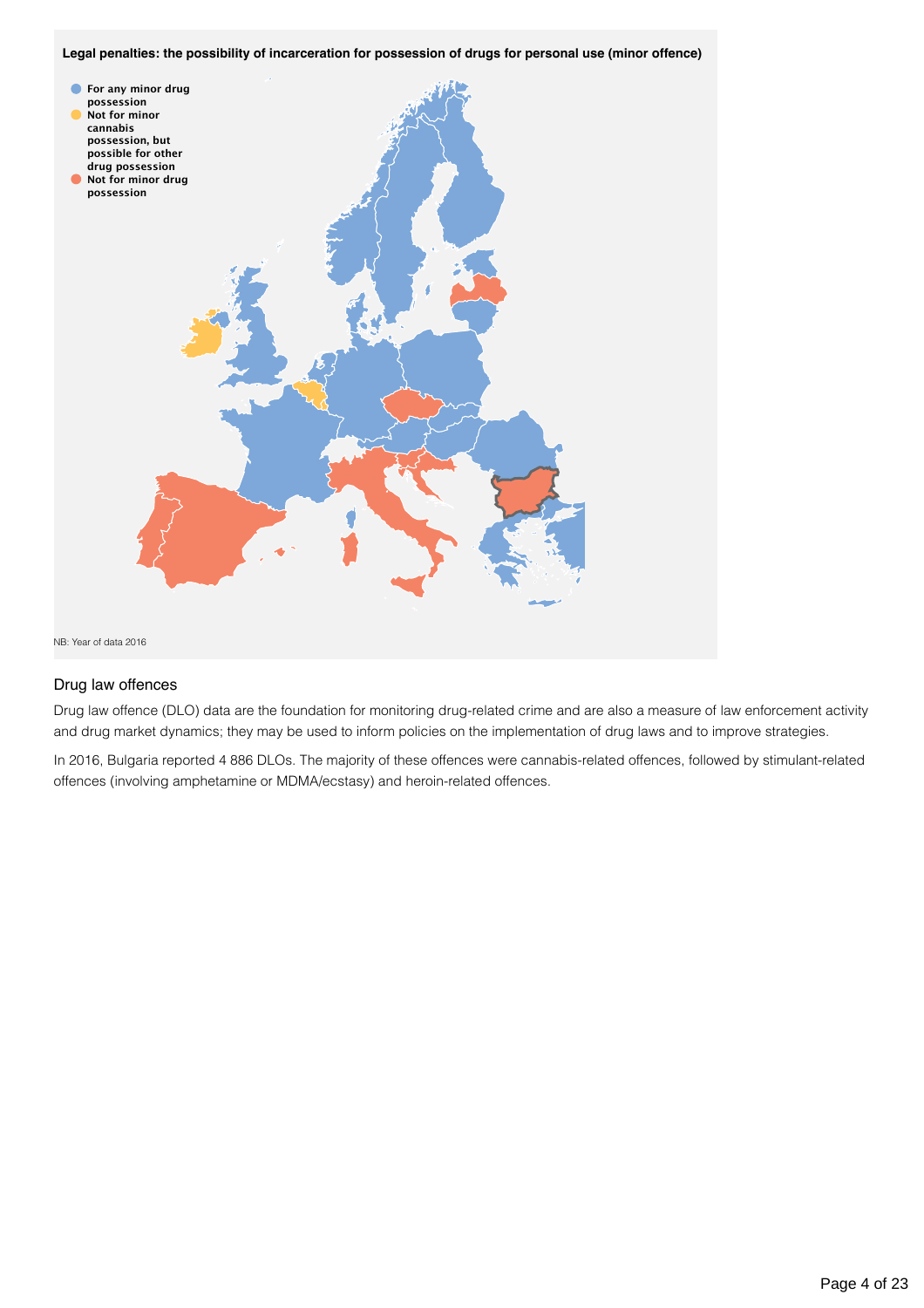

## Drug use

## Prevalence and trends

The latest general population survey, carried out in 2016, indicates that cannabis remains the most frequently used illicit substance, followed by MDMA/ecstasy, among the adult general population aged 15-64 years in Bulgaria. In general, illicit drug use is concentrated among young people aged 15-34 years. The long-term trend indicates an increase in the last year prevalence of cannabis and MDMA use among young people between 2007 and 2016.

The prevalence of amphetamines, cocaine and heroin use has remained low among the general population.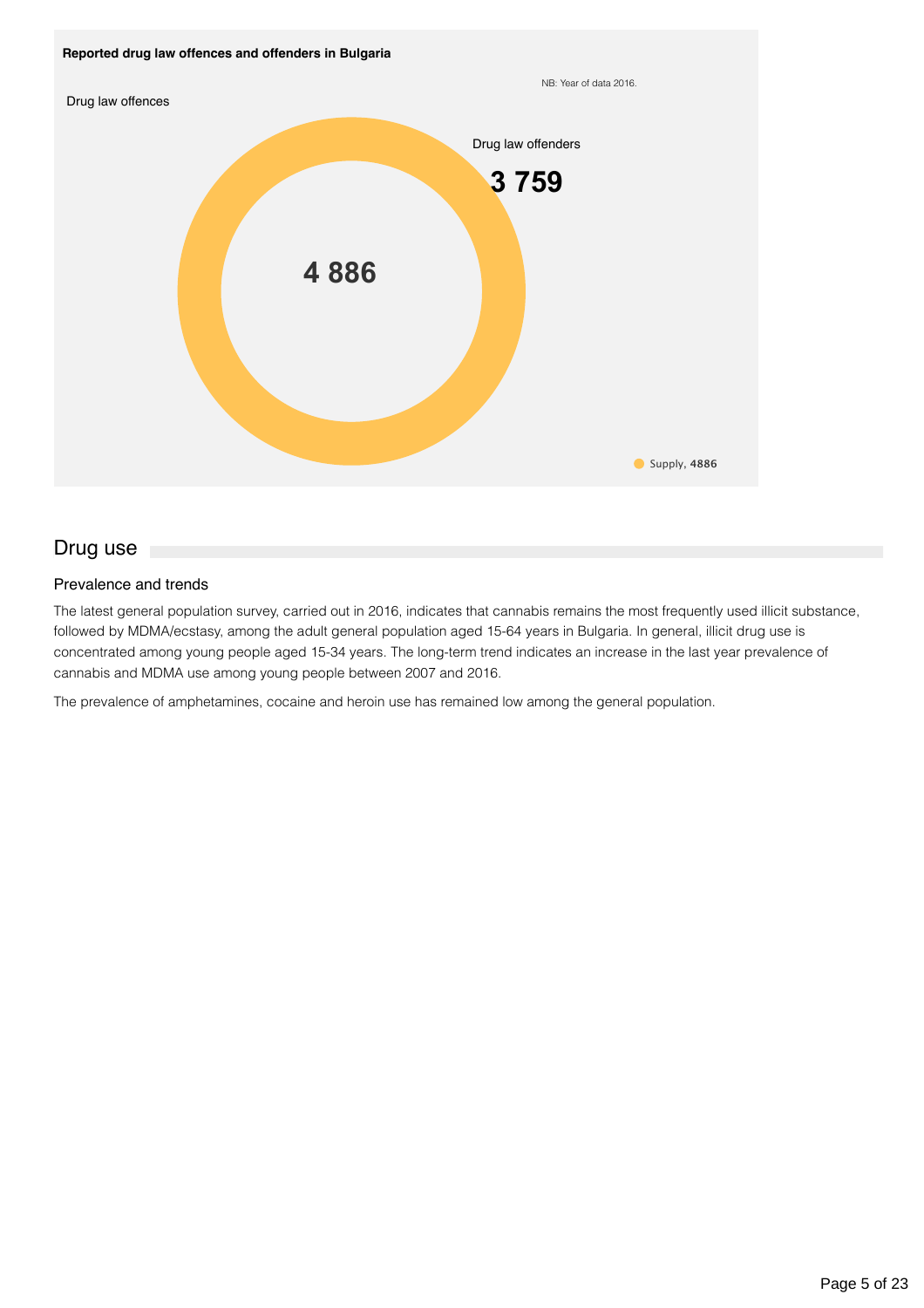### **Estimates of last-year drug use among young adults (15-34 years) in Bulgaria**



**Cocaine**

Young adults reporting use in the last year



**MDMA**

Young adults reporting use in the last year



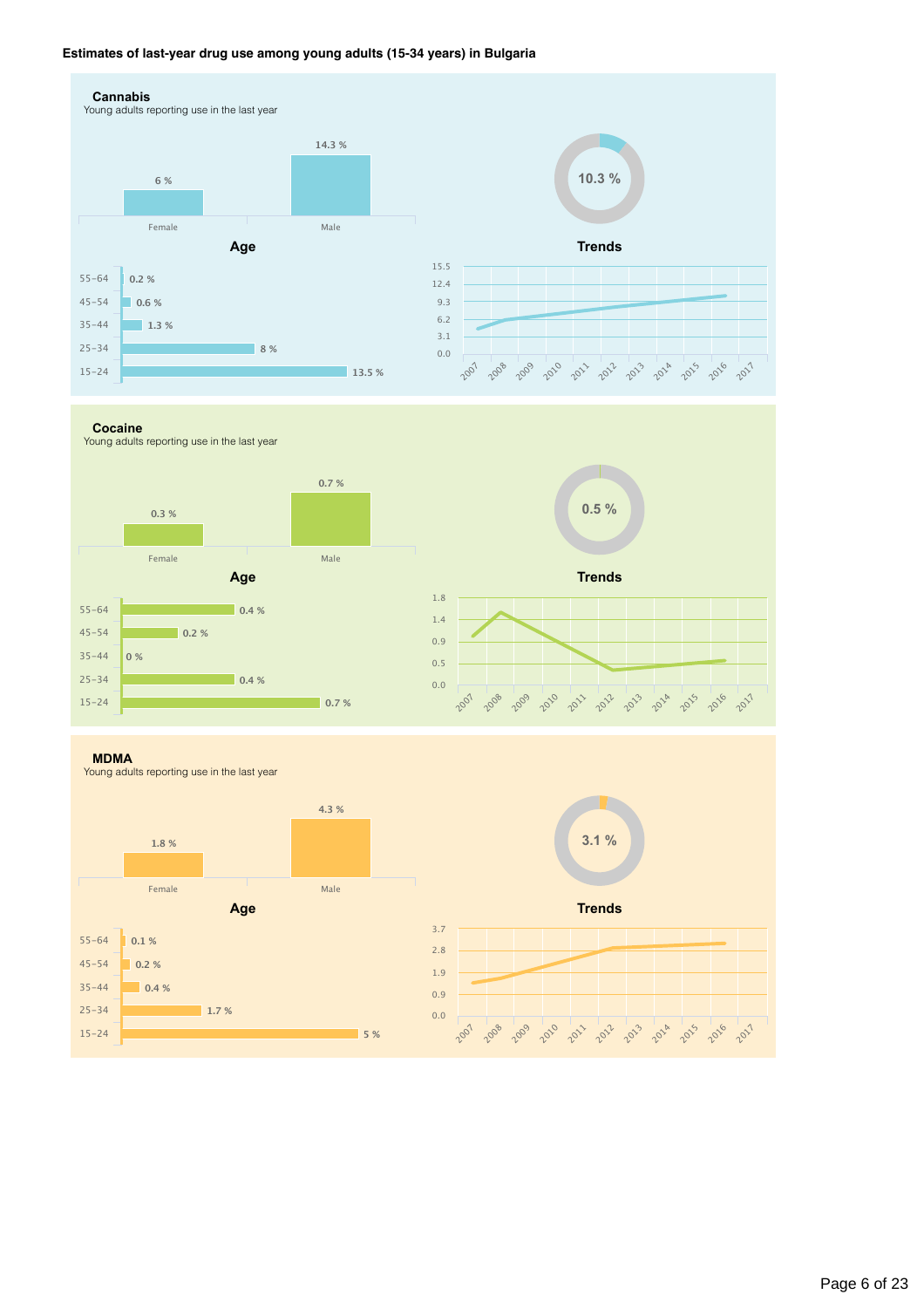

NB: Estimated last-year prevalence of drug use in 2016.

Data on drug use among 15- to 16-year-old students are reported by the 2015 European School Survey Project on Alcohol and Other Drugs (ESPAD). This study has been conducted in Bulgaria since 1999. Bulgarian students reported higher than average (35 countries) levels of lifetime use for six of the eight key substances studied, including cannabis, illicit drugs other than cannabis and new psychoactive substances. Lifetime cannabis use increased substantially between 1999 and 2003, but has remained relatively stable since then. Bulgarian students reported one of the highest rates of lifetime cannabis use among the ESPAD countries. For results reported for the last 30 days, cigarette use, alcohol use and heavy episodic drinking also exceeded the ESPAD average. However, the results showed that levels of lifetime use of inhalants and non-prescription use of tranquillisers or sedatives were slightly below the ESPAD average.

Studies among university students conducted in 2006-14 also indicate relatively stable levels of cannabis consumption among young adults over this period.



#### **Substance use among 15- to 16- year-old school students in Bulgaria**

Source: ESPAD study 2015.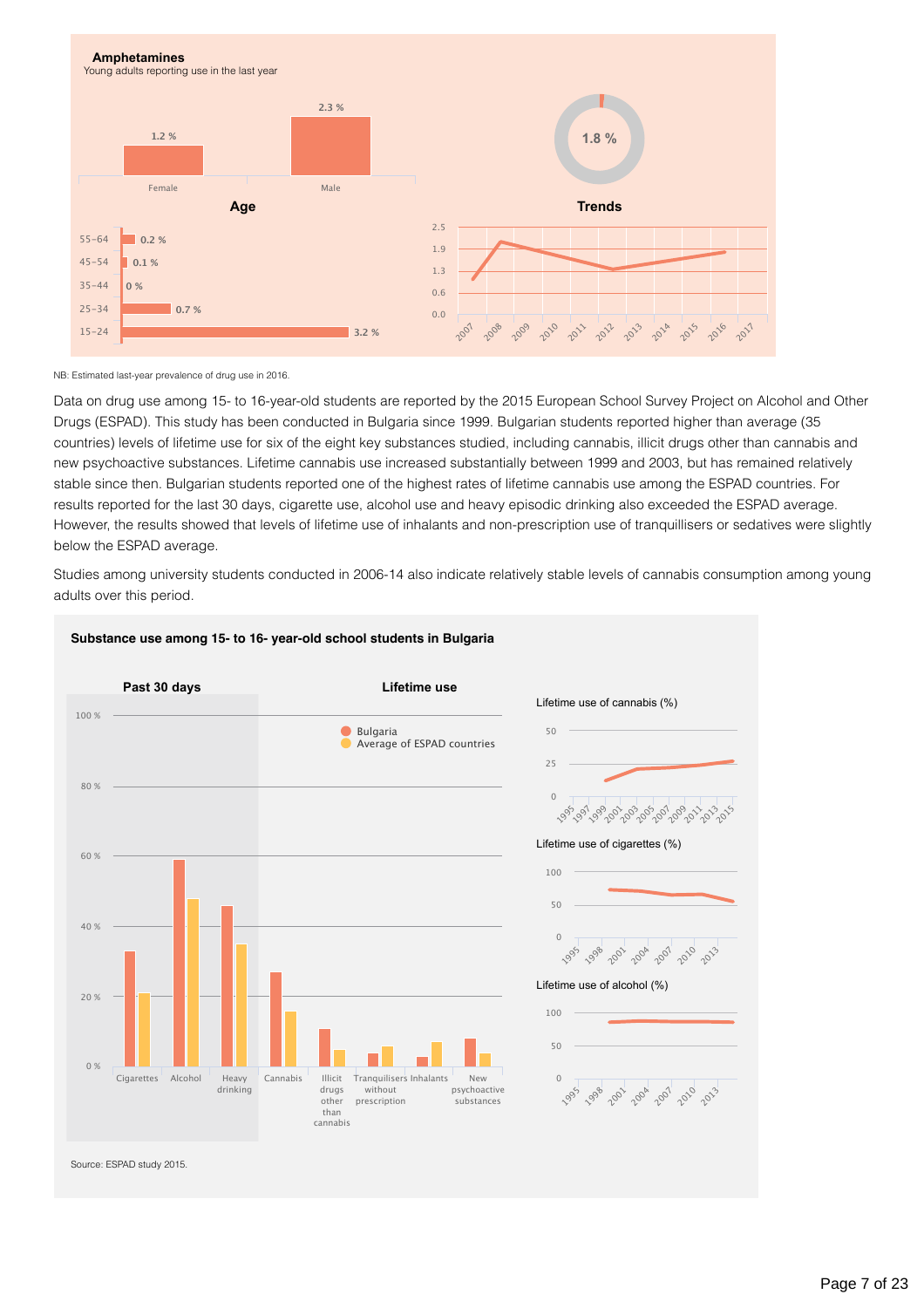### High-risk drug use and trends

Studies reporting estimates of high-risk drug use can help to identify the extent of the more entrenched drug use problems, while data on first-time entrants to specialised drug treatment centres, when considered alongside other indicators, can inform an understanding of the nature of and trends in high-risk drug use.

Recent data on high-risk drug use in Bulgaria are limited. In general, problem drug use in Bulgaria is linked to the use of opioids (primarily heroin) and injecting drug use.

#### **National estimates of last year prevalence of high-risk opioid use**



NB: Year of data 2016, or latest available year

Data from specialised treatment centres indicate that heroin remains the primary substance used by a large proportion of first-time treatment clients, although a reduction in the proportion of first-time entrants seeking help primarily for heroin use has been noted since 2009.

Injecting remains a common mode of heroin use in Bulgaria, although the proportion of heroin users who inject is decreasing.

In Bulgaria, it is estimated that approximately 0.2 % of 15- to 64-year-olds have used cannabis daily or almost daily in the last 30 days, based on data from the 2012 general population survey.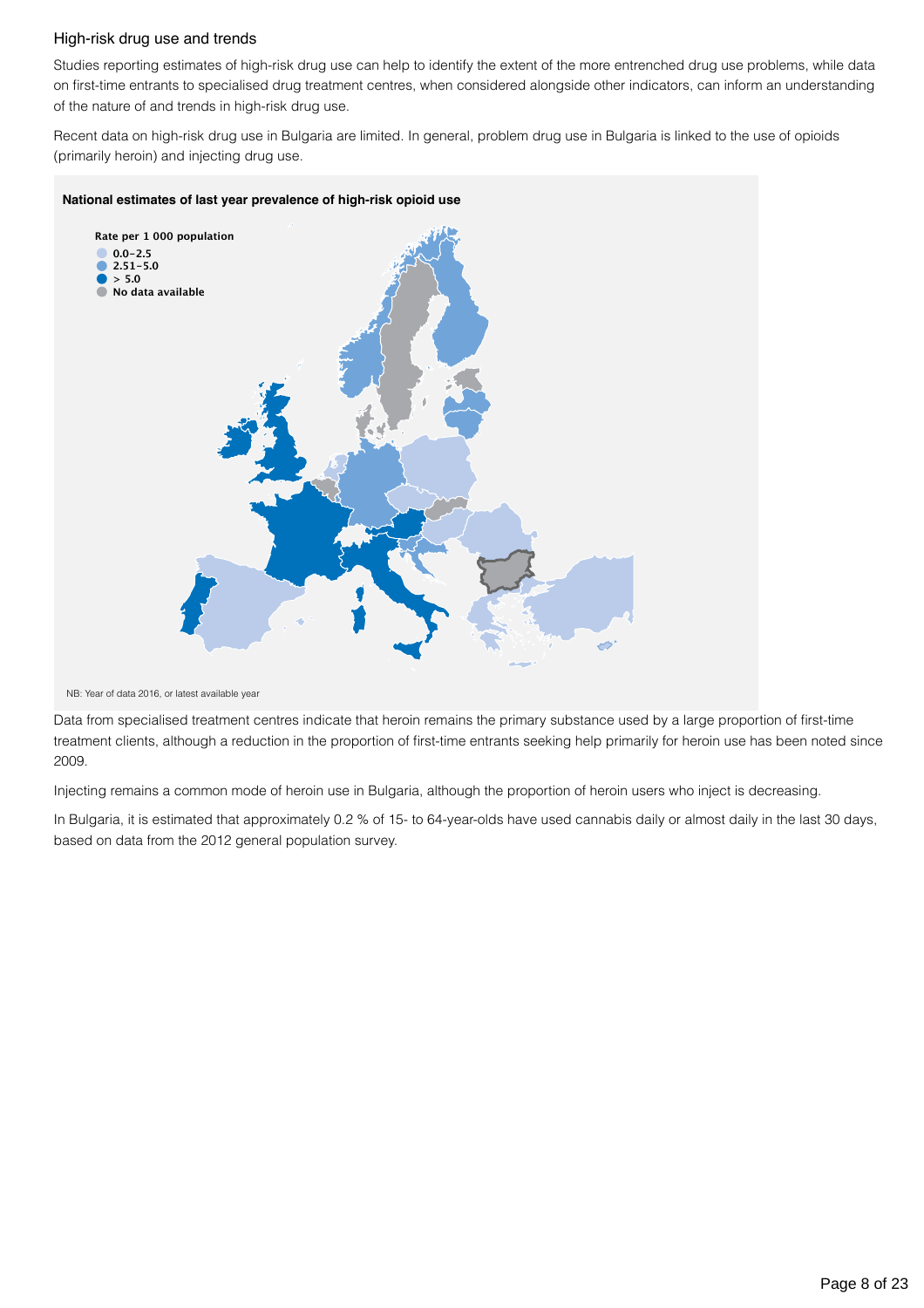### **Characteristics and trends of drug users entering specialised drug treatment in Bulgaria**







2009 2012 2012 2013

All entrants First-time entrants

All entrants

NB: Year of data 2016. Data is for first-time entrants, except for gender which is for all treatment entrants.

## Drug harms

#### Drug-related infectious diseases

In the last three years, the prevalence of injecting-related HIV has been rather stable, with approximately 1 in 10 new HIV cases registered in Bulgaria associated with this transmission route.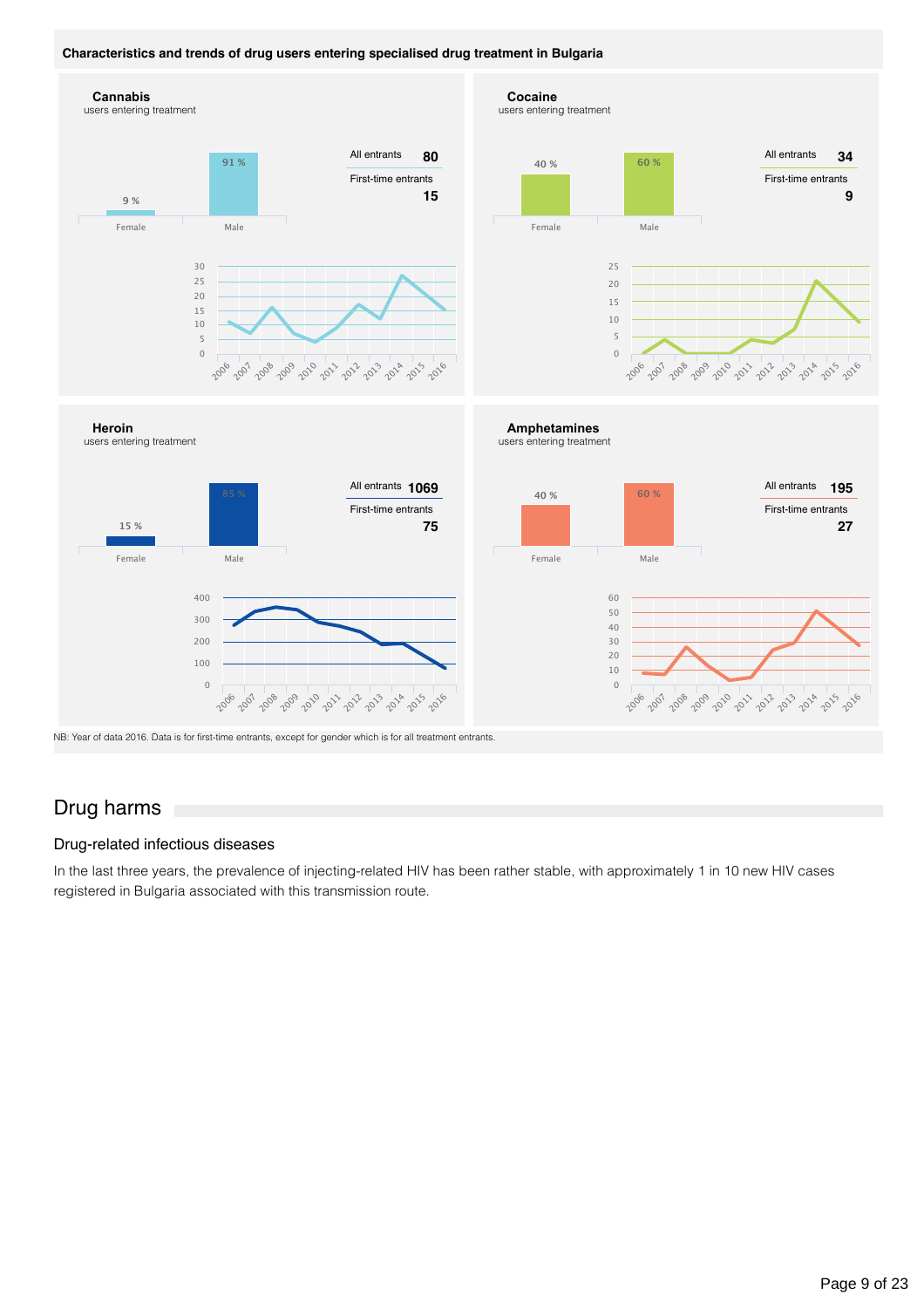#### **Newly diagnosed HIV cases attributed to injecting drug use**



NB: Year of data 2016, or latest available year. Source: ECDC.

Data on the prevalence of drug-related infectious diseases among people who inject drugs (current users) are reported by the Laboratory of the Blood-Transmitted Infections Department at the National Centre for Addictions (NCA) in Sofia. The data refer to NCA patients and clients of outreach programmes in Sofia. Additional information is gathered from clients who are tested upon entering regional drug treatment centres (for opioid substitution treatment or rehabilitation).

| region       | <b>HCV</b>    | HIV         |  |
|--------------|---------------|-------------|--|
| National     |               |             |  |
| Sub-national | $57.8 - 68.5$ | $1.7 - 3.0$ |  |
|              |               |             |  |

### **Prevalence of HIV and HCV antibodies among people who inject drugs in Bulgaria (%)**

Year of data: 2016

Hepatitis C virus (HCV) infection is the most common drug-related infection in Bulgaria. In 2016, as in the previous year, subnational estimates suggest that approximately 6 out of 10 drug treatment clients in Sofia were HCV positive. The prevalence of HIV infection among this group was approximately 3 %. Approximately 4 % of those tested had a positive test for chronic hepatitis B virus infection (positive HBsAg).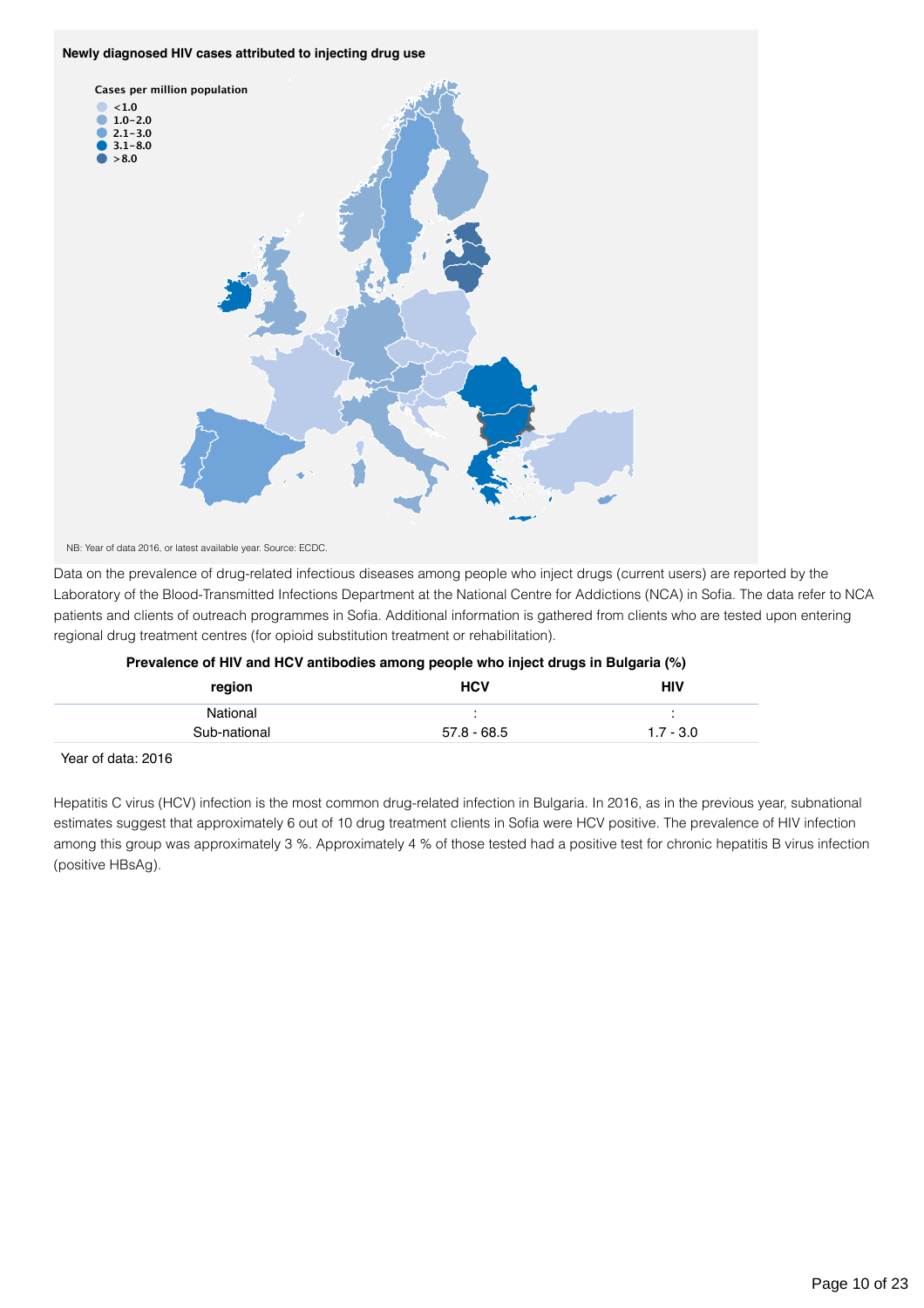#### **Characteristics of and trends in drug-induced deaths in Bulgaria**



### Drug-related emergencies

According to data from the National Centre of Public Health and Analyses (NCPHA), a total of 2 781 people sought medical aid in emergency care centres as a result of drug dependency in 2016. Data on drug-related emergencies are also available at individual facility level. The Centre for Emergency Medical Aid of Sofia reported 496 emergency cases related to illicit drug use (including abstinence syndrome), of which 109 cases were related to overdose with an illicit substance.

The toxicology clinic in Pirogov Hospital in Sofia reported 227 emergency clients in 2016, one third of whom required assistance because of cannabis use, followed by those who sought help as a result of amphetamine, cocaine, heroin and methadone use. Since 2017, one emergency department in a hospital in Sofia has participated in the European Drug Emergencies Network (Euro-DEN Plus) project, which was established in 2013 to monitor acute drug toxicity in sentinel centres across Europe.

### Drug-induced deaths and mortality

Drug-induced deaths are deaths that can be attributed directly to the use of illicit drugs (i.e. poisonings and overdoses). The general mortality register reported a decline in drug-induced deaths for 2008-14, with some stabilisation at low levels in recent years. All but four of the victims in 2016 were male. The mean age at the time of death was 38 years.

The drug-induced mortality rate among adults (aged 15-64) was 4.47 deaths per million in 2016, which is lower than the most recent European average of 21.8 deaths per million.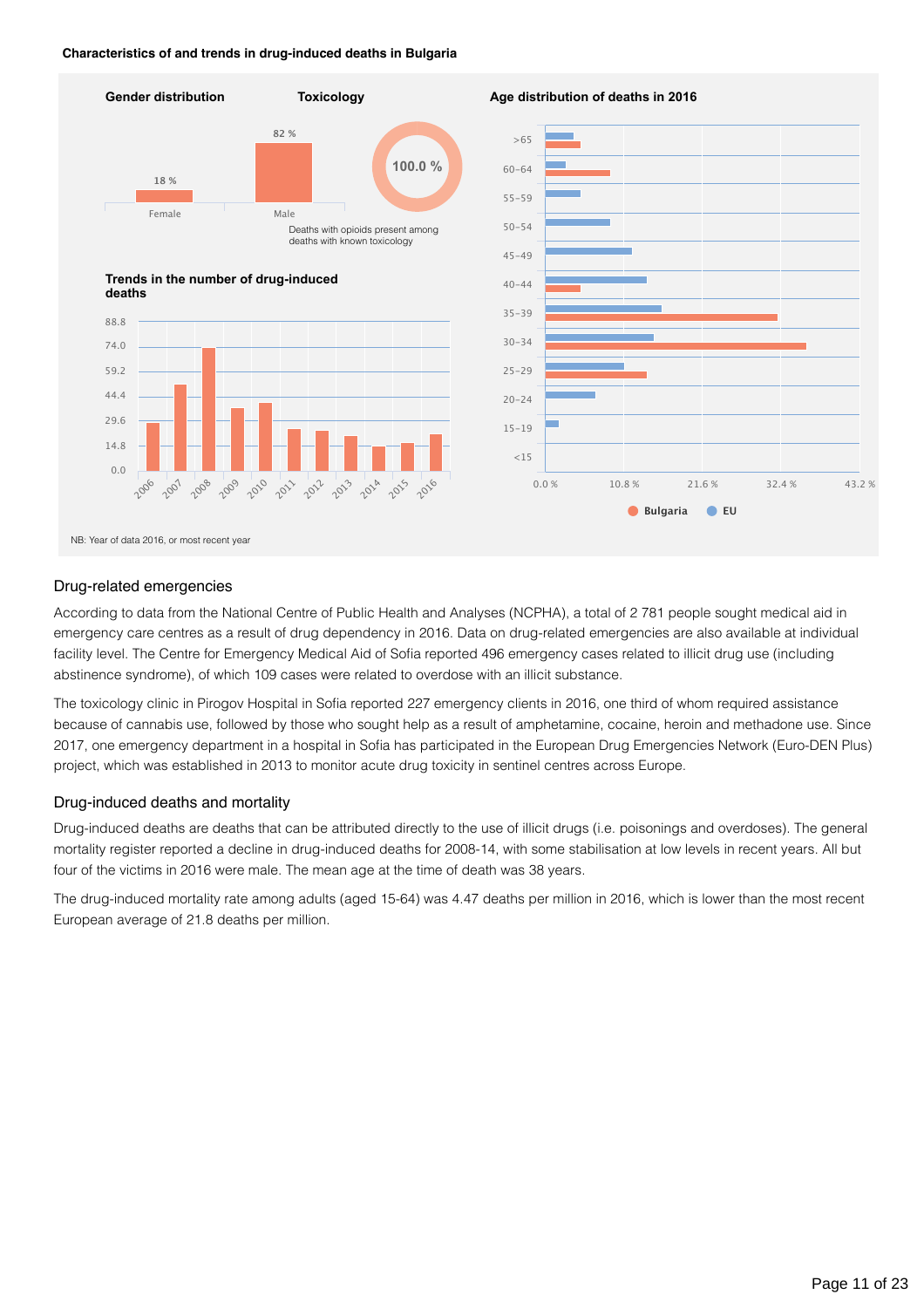#### **Drug-induced mortality rates among adults (15-64 years)**



"NB: Year of data 2016, or latest available year. Comparison between countries should be undertaken with caution. Reasons include systematic under-reporting in some countries, different reporting systems and case definition and registration processes."

## **Prevention**

The main objectives and features of Bulgaria's drug use prevention policy are the following: the expansion of systematic health education in the field of secondary education; the development and implementation of programmes targeting children and young people; the establishment and training of multidisciplinary teams; the implementation of media campaigns; the expansion of sport and tourism programmes for children and young people; and the development and implementation of programmes for high-risk groups and activities to integrate them into the community. National and municipal authorities share responsibility for the planning and implementation of prevention activities.

A total of 27 municipal drug councils implement the national drug policy at local level and are supported by prevention and information centres. These centres collect and analyse data and inform the design, implementation and coordination of municipal programmes and strategies. In addition, local committees on juvenile delinquency play a role in the implementation of some of the objectives of the national prevention policy.

## Prevention interventions

Prevention interventions encompass a wide range of approaches, which are complementary. Environmental and universal strategies target entire populations, selective prevention targets vulnerable groups that may be at greater risk of developing substance use problems and indicated prevention focuses on at-risk individuals.

Universal prevention is implemented mainly through the education system and is coordinated by the Ministry of Education and Science. The principal objectives of school-based prevention are to provide information and create a protective school environment. Most of the health education interventions implemented in schools combine life skills and peer education; however, some interventions targeting parents are also available. Manual-based, school-based prevention programmes are rare, and available programmes are usually designed or adapted for implementation at a local level. Families are increasingly involved in general universal prevention activities. In communities, municipal youth information and counselling centres implement health promotion projects targeting young people. These activities mainly promote the adoption of a healthy lifestyle.

Selective prevention mostly targets at-risk children, young people and families and is often based on the provision of information and training programmes, although peer-to-peer education models are also used. Groups identified as targets for prevention activities include young people and children with special educational needs and those from ethnic minority communities. In 2009, Bulgaria was the 14th EU Member State to introduce the pan-European telephone number for children at risk, although this telephone service is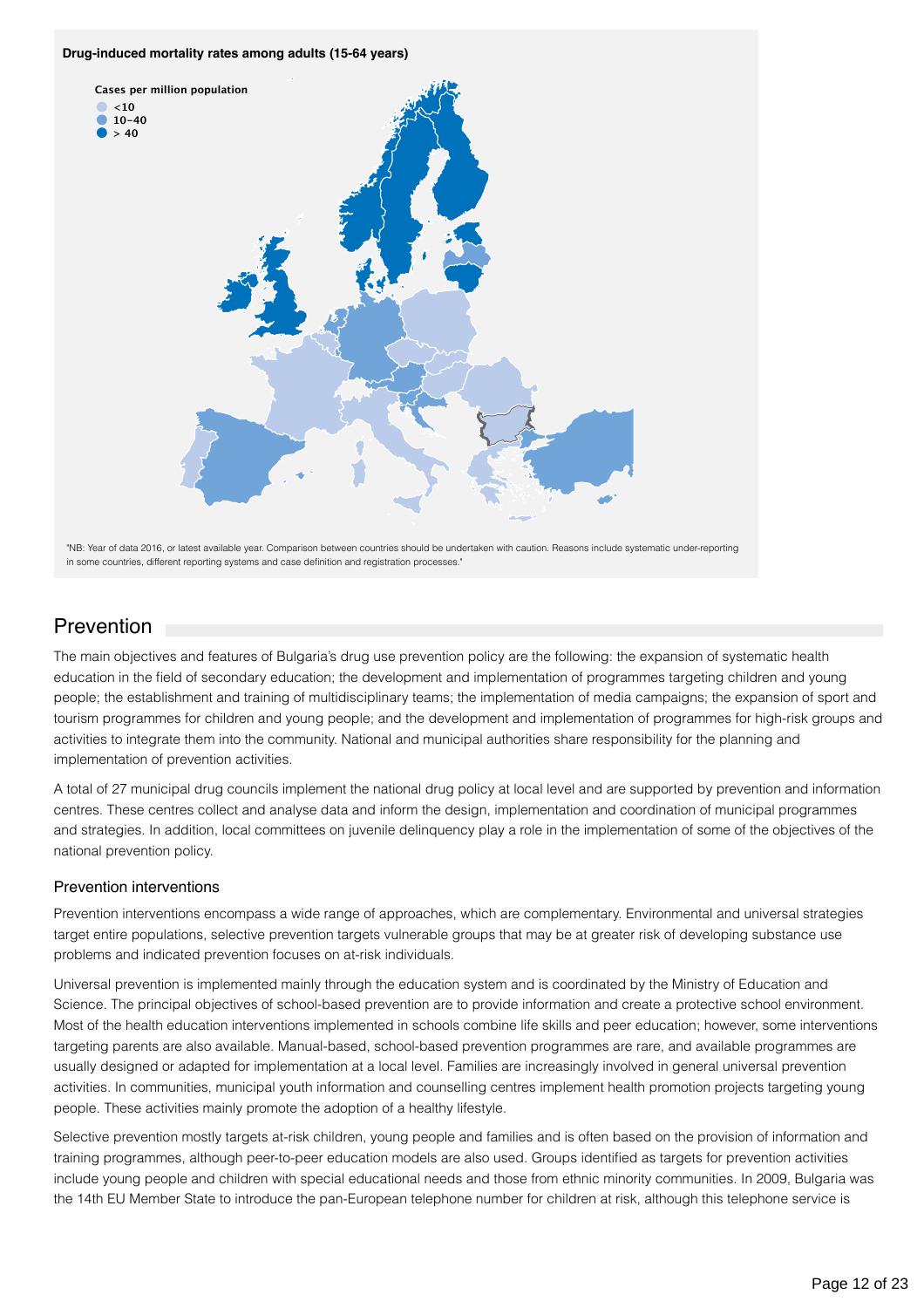better known as a source of information and emotional support for broader issues that affect the rights of children. Less than 1 % of calls are linked to drug-related issues. The National Addiction Centre also operates a free-of-charge helpline for substance-related problems.

Indicated prevention is limited to training health, social and educational professionals on how to screen and implement early and short interventions. Since 2012, a day centre for counselling children, young people and parents on dependency problems has operated in Sofia.



## Harm reduction

In Bulgaria, harm reduction as a public health objective is addressed in the Narcotic Substances and Precursors Control Act and the terms and conditions for implementing harm reduction programmes are set out in a regulation issued by the Minister of Health in 2011.

## Harm reduction interventions

In 2016, seven harm reduction programmes, operated by non-governmental organisations (NGOs) were active in Bulgaria, providing services at 8 fixed and 122 outreach sites across the country. The work of these NGOs is funded in the framework of the National HIV/AIDS Control and Prevention Programme.

In addition to providing services to people who inject drugs, these NGOs also address the needs of other high-risk groups, such as people of Roma origin who use drugs and sex workers. The services provided include information and training on safe injecting, safe sexual behaviour and the prevention of overdoses and infectious diseases; testing for blood-borne infections; and supplying sterile injecting equipment. Most services are provided through outreach workers in the street or in shelters and institutions, but drop-in centres are available. In recent years, the number of syringes distributed through specialised agencies has fallen. In 2016, an estimated almost 215 000 syringes were distributed through specialised agencies and outreach programmes.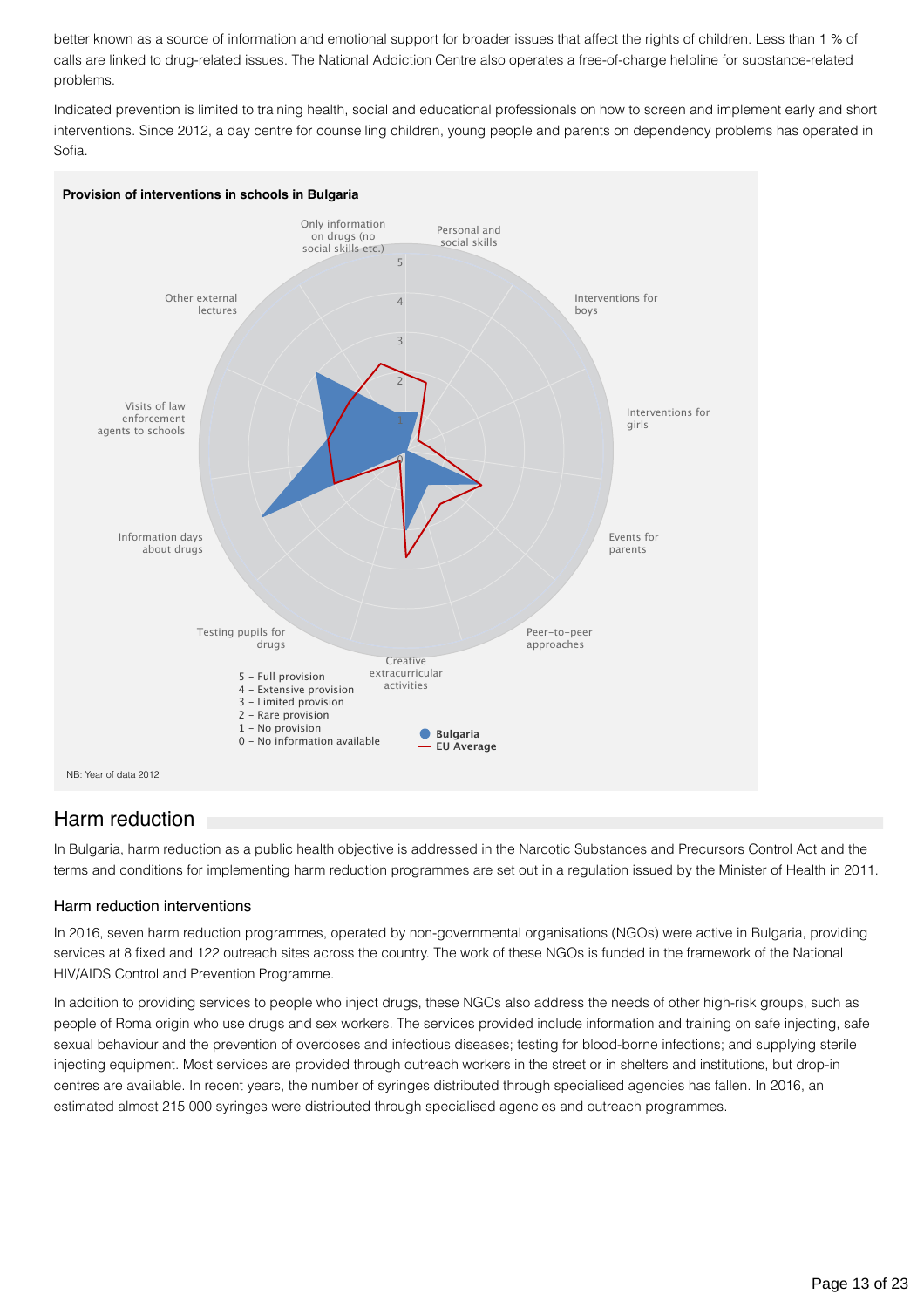## **Availablity of selected harm reduction responses in Europe**

| <b>Country</b>  | <b>Needle and syringe</b><br>programmes | <b>Take-home naloxone</b><br>programmes | <b>Drug consumption</b><br>rooms | <b>Heroin-assisted</b><br>treatment |
|-----------------|-----------------------------------------|-----------------------------------------|----------------------------------|-------------------------------------|
| Austria         | Yes                                     | No                                      | No                               | No                                  |
| Belgium         | Yes                                     | No                                      | No                               | No                                  |
| <b>Bulgaria</b> | Yes                                     | No                                      | No                               | <b>No</b>                           |
| Croatia         | Yes                                     | No                                      | No                               | No                                  |
| Cyprus          | Yes                                     | No                                      | No                               | No                                  |
| Czech           | Yes                                     | No                                      | No                               | No                                  |
| Republic        |                                         |                                         |                                  |                                     |
| Denmark         | Yes                                     | Yes                                     | Yes                              | Yes                                 |
| Estonia         | Yes                                     | Yes                                     | No                               | No                                  |
| Finland         | Yes                                     | No                                      | No                               | No                                  |
| France          | Yes                                     | Yes                                     | Yes                              | No                                  |
| Germany         | Yes                                     | Yes                                     | Yes                              | Yes                                 |
| Greece          | Yes                                     | <b>No</b>                               | No                               | No                                  |
| Hungary         | Yes                                     | No                                      | No                               | No                                  |
| Ireland         | Yes                                     | Yes                                     | No                               | No                                  |
| Italy           | Yes                                     | Yes                                     | <b>No</b>                        | <b>No</b>                           |
| Latvia          | Yes                                     | <b>No</b>                               | <b>No</b>                        | No                                  |
| Lithuania       | Yes                                     | Yes                                     | No                               | No                                  |
| Luxembourg      | Yes                                     | No                                      | Yes                              | Yes                                 |
| Malta           | Yes                                     | No                                      | No                               | No                                  |
| Netherlands     | Yes                                     | No                                      | Yes                              | Yes                                 |
| Norway          | Yes                                     | Yes                                     | Yes                              | No                                  |
| Poland          | Yes                                     | <b>No</b>                               | No                               | No                                  |
| Portugal        | Yes                                     | No                                      | <b>No</b>                        | No                                  |
| Romania         | Yes                                     | No                                      | No                               | No                                  |
| Slovakia        | Yes                                     | No                                      | No                               | No                                  |
| Slovenia        | Yes                                     | No                                      | No                               | No                                  |
| Spain           | Yes                                     | Yes                                     | Yes                              | No                                  |
| Sweden          | Yes                                     | No                                      | No                               | No                                  |
| <b>Turkey</b>   | No                                      | <b>No</b>                               | <b>No</b>                        | <b>No</b>                           |
| United          | Yes                                     | Yes                                     | No                               | Yes                                 |
| Kingdom         |                                         |                                         |                                  |                                     |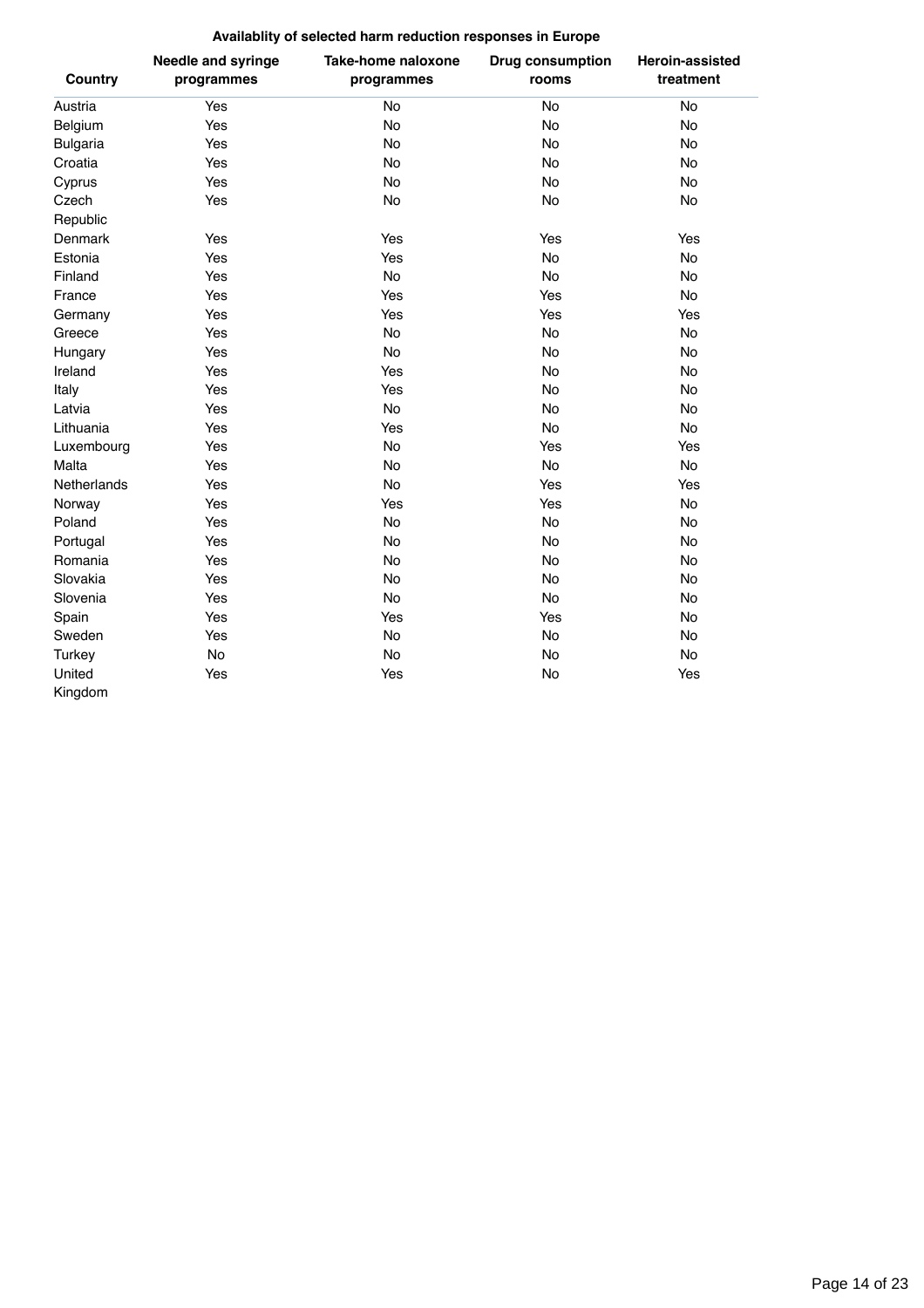## **Treatment**

## The treatment system

The National Centre for Addictions (NCA) is the main body responsible for organising drug treatment. The NCA compiles a number of registers that document available treatment options.

Drug treatment is mainly delivered by a combination of public and private institutions, in outpatient and inpatient settings. As a general rule, clients do not pay for drug treatment they receive in public institutions, while in private establishments clients pay for the services they receive. Drug treatment available in Bulgaria includes inpatient and outpatient detoxification and opioid substitution treatment (OST) and non-residential and residential psychosocial rehabilitation programmes, for example in therapeutic communities or day-care centres.

The outpatient network includes specialised drug treatment centres and units in mental health centres or at psychiatric offices, while inpatient drug treatment is provided by hospital-based residential drug treatment units in psychiatric or general hospitals, in mental health centres and by therapeutic communities.

Drug treatment in Bulgaria is mainly focused on opioid users, and the most common form of drug-related treatment remains OST. Methadone was officially introduced in 1995, slow-release morphine (Substitol) became available in 2006 and buprenorphine became available in 2008. In 2016, there were 32 specialised units delivering OST in 16 cities and towns.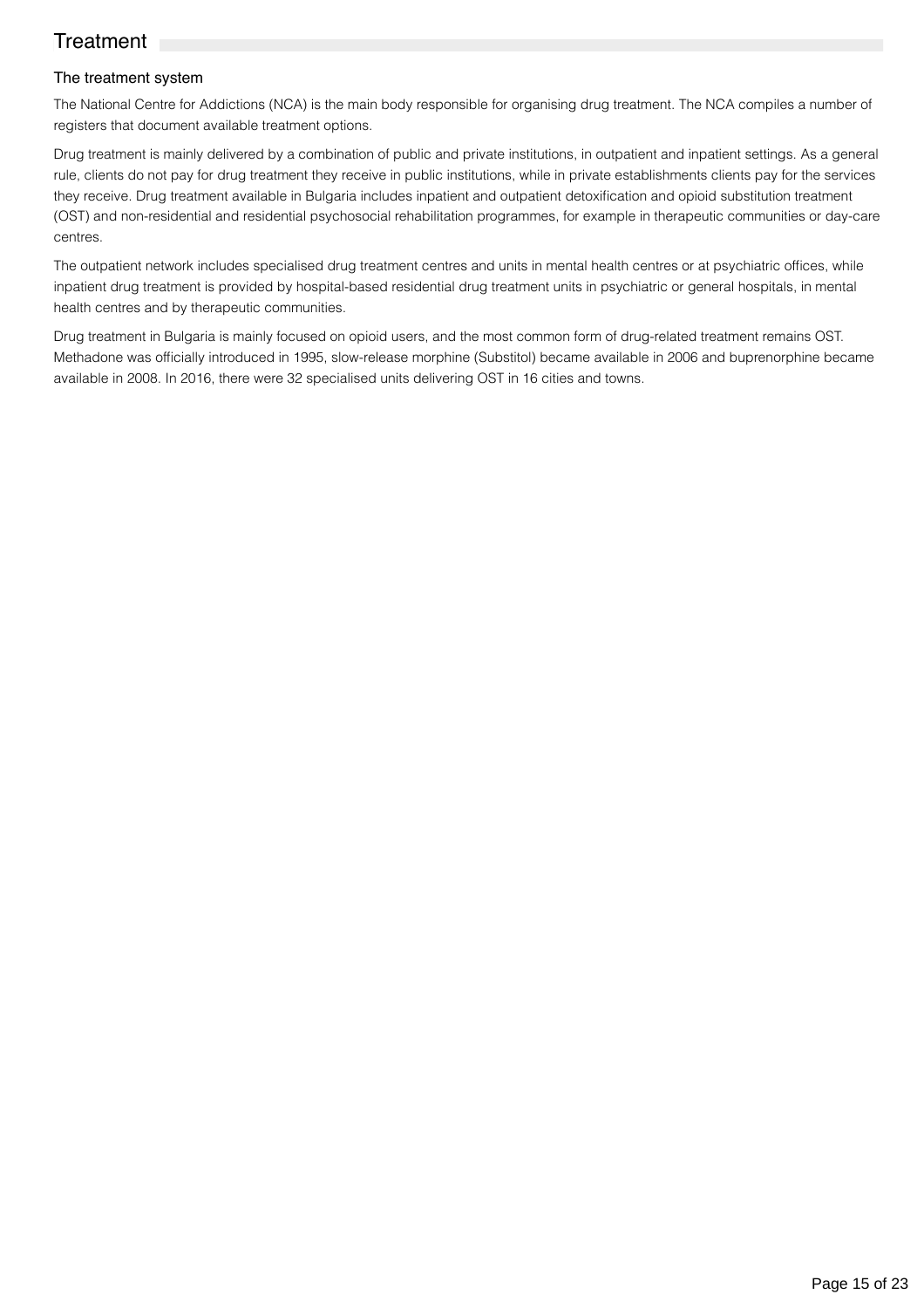#### **Drug treatment in Bulgaria: settings and number treated**

#### **Outpatient**

| Specialised Drug Treatment Centres (4459)<br>General Mental Health Care (260) |                               |
|-------------------------------------------------------------------------------|-------------------------------|
| Inpatient                                                                     |                               |
| "Hospital-based residential drug treatment" (1043)                            | Therapeutic communities (329) |
| Prison                                                                        |                               |
| Prison (433)                                                                  |                               |
| NB: Year of data 2016                                                         |                               |

### Treatment provision

In 2016, the majority of clients were treated in specialised outpatient drug treatment centres. Of these clients, approximately 7 out of 10 sought treatment as a result of primary opioid use, and opioid users constituted the majority of all treatment clients, although a decrease of approximately one third was observed between 2005 and 2016.



**Trends in percentage of clients entering specialised drug treatment, by primary drug, in Bulgaria**

NB: Year of data 2016.

OST was the treatment that was most commonly provided in these specialised outpatient settings. At the end of 2016, 3 338 clients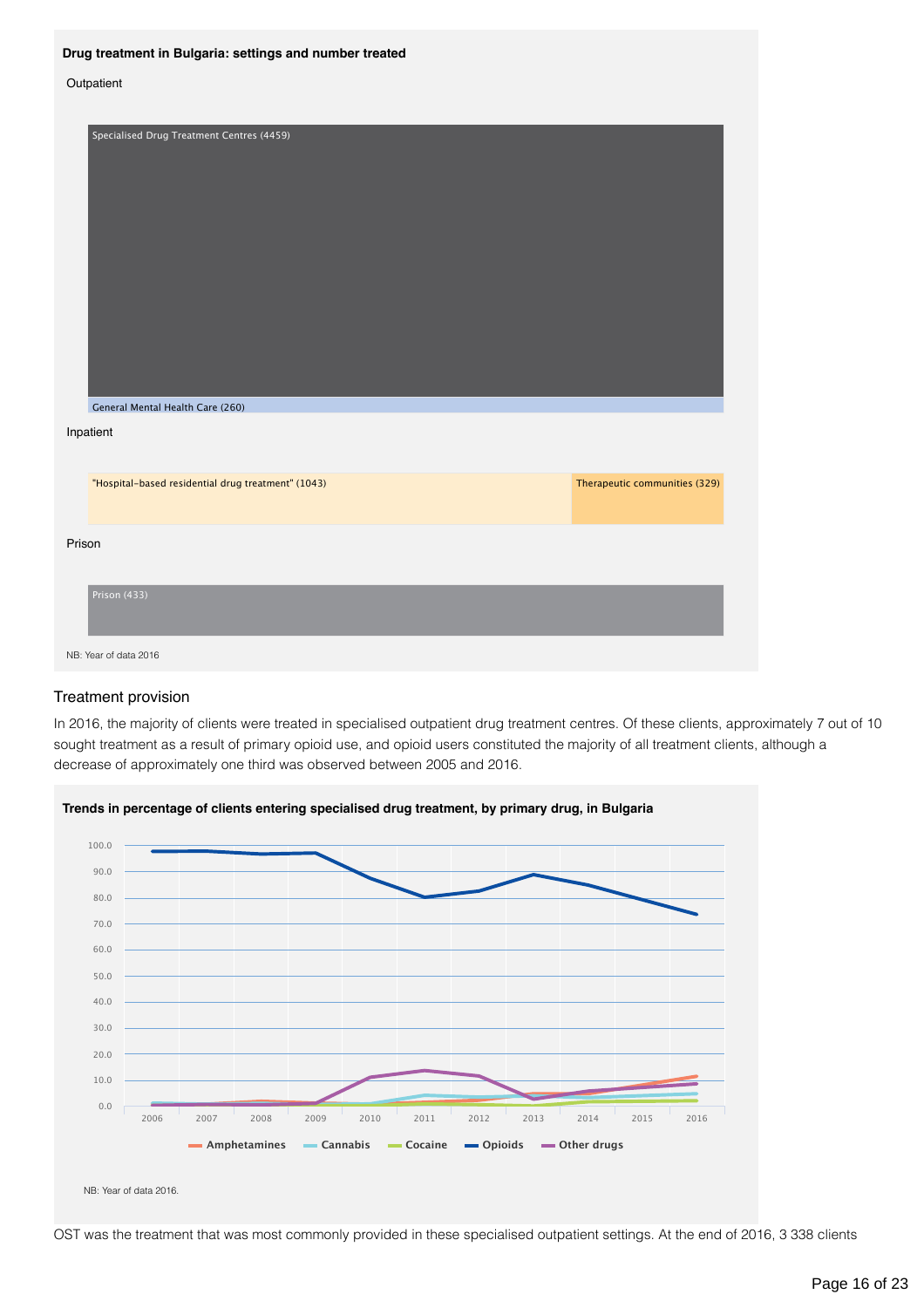received OST, which indicates a stable trend since 2011. Almost all OST clients received methadone-based medication, while 4 % received slow-release morphine.



## Drug use and responses in prison

The available data from self-reporting indicates that around 1 in 10 people admitted to prison in 2017 had used an illicit substance during the month prior to their imprisonment. Cannabis, heroin and amphetamines were the most commonly used substances.

At prison entry, inmates undergo a medical examination, including an assessment of drug use and related problems. Those who exhibit symptoms of drug or alcohol dependency are monitored by a psychiatrist and they can also be subject to mandatory treatment.

Drug treatment options in prison include methadone maintenance treatment (MMT) and short- and medium-term programmes based on cognitive and behavioural approaches, which target mainly alcohol users. In 2016, 14 inmates received MMT.

Voluntary and anonymous testing for human immunodeficiency virus is offered to all inmates. Additionally, various cultural, educational and training activities are conducted in cooperation with non-governmental organisations.

## Quality assurance

One of the principles of the current National Anti-Drug Strategy is to improve the effectiveness of drug-related actions and to base the approach taken on experience and results from research studies.

The Directorate for Methodological Management and Coordination of Drug Demand Reduction Activities at the National Centre for Addictions (NCA) is responsible for the implementation of accreditation activities in the field of prevention, treatment, psychosocial rehabilitation and harm reduction.

The Ministry of Health and the Ministry of Education and Science have defined criteria for drug use prevention, which require that prevention activities comply with the European Quality Standards for Drug Use Prevention. If a programme complies with the requirements, the director of the NCA grants support for its implementation. The national focal point for the EMCDDA maintains a register of the prevention activities that are undertaken.

The Ministry of Health, the regional health inspectorates and the NCA are involved in the procedures for issuing permission and for the monitoring and control of the activities of programmes for treatment and psychosocial rehabilitation. Regulations setting out the terms and conditions for the provision of treatment with opioid agonists and antagonists are also in place. The majority of treatment centres have some form of internal and external evaluation (through supervision and auditing).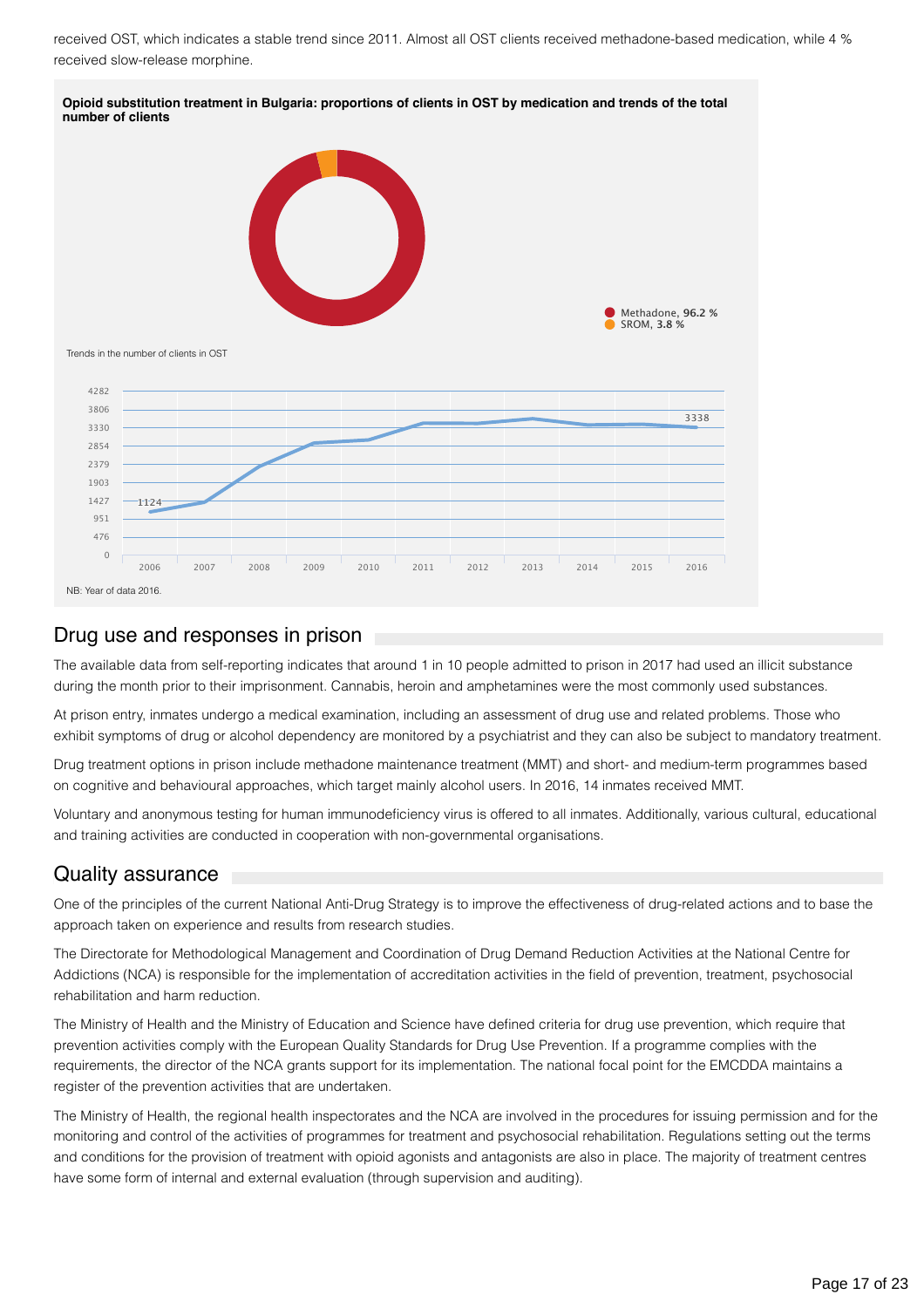A number of training programmes in the drug dependency field are available and implemented by the NCA. Examples include training for the heads of opioid substitution treatment programmes and for those providing psychosocial treatment, as well as training in harm reduction for staff working in outreach programmes or low-threshold centres.

## Drug-related research

Most drug-related research in Bulgaria focuses on the prevalence and characteristics of drug use among the general population and among categories of the population (including those in school, university and prison settings, as well as problem drug users) and on the characteristics of prevention and treatment interventions. Most studies are carried out by, or with the active participation of, the national focal point. The Ministry of Health has also financed drug-related research through the National Anti-Drug Strategy.

## Drug markets

Bulgaria, which is situated on the Balkan route, is considered a transit country for illicit drugs, with trafficking activity shaped by supply and demand in Western European and Middle Eastern countries. In addition, the cultivation of cannabis, which is mainly carried out indoors, and some production of synthetic stimulants are consistently reported. The available information suggests that cannabis grown in Bulgaria may also be smuggled to other EU countries. Amphetamines are reported to be the main stimulants produced, albeit at a small scale and for domestic use.

Cannabis products are the most frequently seized drugs in Bulgaria, followed by heroin. However, the amounts of substances that are seized fluctuate from year to year and, in 2016, herbal cannabis and cannabis resin, heroin, cocaine and amphetamine were seized in quantities that were higher than those reported in 2015. New psychoactive substances (NPS) continue to be seized in Bulgaria. In 2016, a total of 15 NPS were detected in Bulgaria for the first time, most of which were synthetic cannabinoids.



#### **Drug seizures in Bulgaria: trends in number of seizures (left) and quantities seized (right)**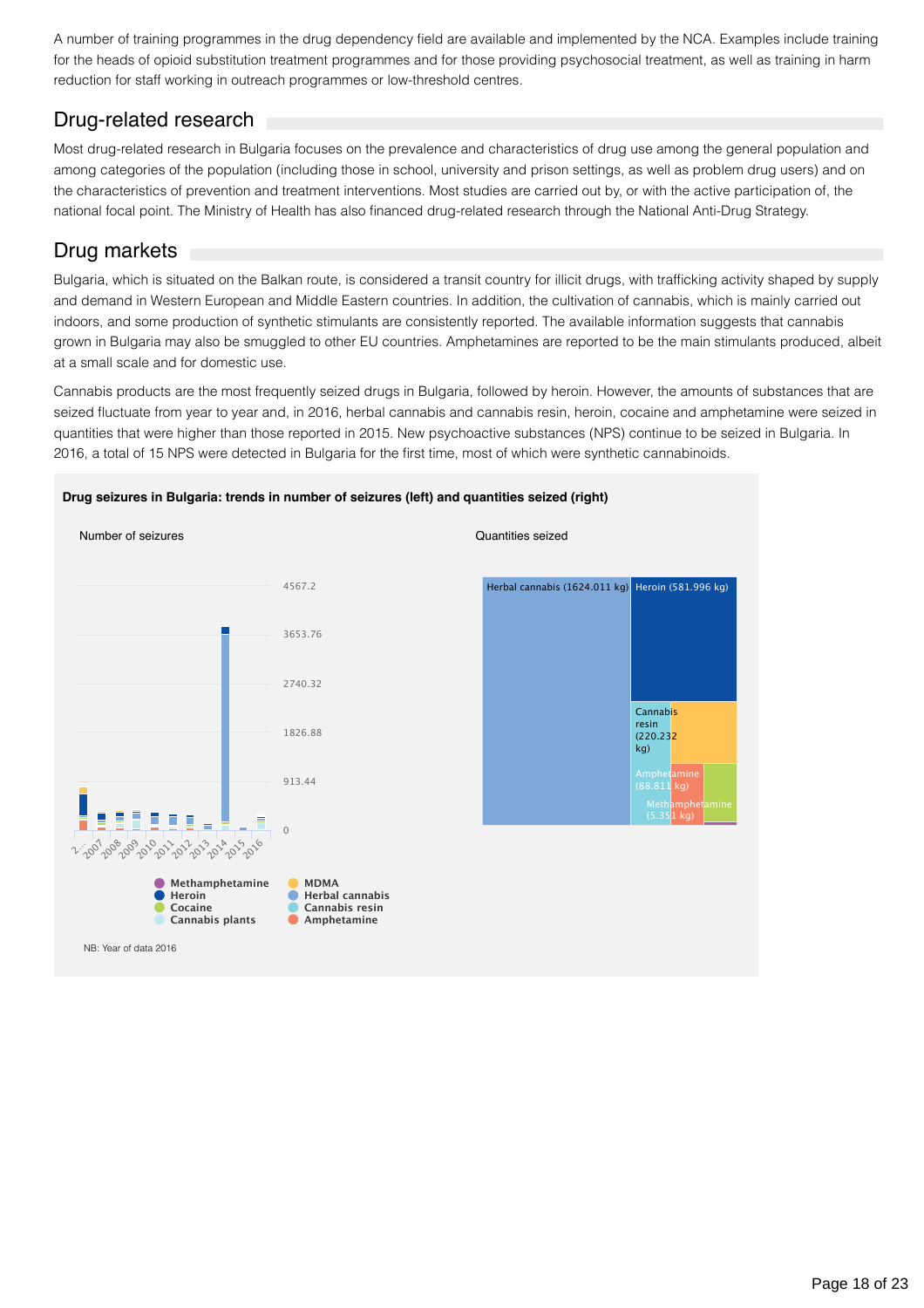## Key statistics **Exercise Statistics**

## Most recent estimates and data reported

|                                                                                                                                                     |              |                            |              | <b>EU</b> range |
|-----------------------------------------------------------------------------------------------------------------------------------------------------|--------------|----------------------------|--------------|-----------------|
|                                                                                                                                                     | Year         | <b>Country</b><br>data     | Min.         | Max.            |
| Cannabis                                                                                                                                            |              |                            |              |                 |
| Lifetime prevalence of use - schools (%, Source: ESPAD)                                                                                             | 2015         | 26.9                       | 6.50         | 36.80           |
| Last year prevalence of use - young adults (%)                                                                                                      | 2016         | 10.3                       | 0.40         | 21.50           |
| Last year prevalence of drug use - all adults $(\%)$                                                                                                | 2016         | 4.2                        | 0.30         | 11.10           |
| All treatment entrants (%)                                                                                                                          | 2016         | 4.66                       | $\mathbf{1}$ | 69.60           |
| First-time treatment entrants (%)                                                                                                                   | 2016         | 8.5                        | 2.30         | 77.90           |
| Quantity of herbal cannabis seized (kg)                                                                                                             | 2016         | 1624                       | 12           | 110855          |
| Number of herbal cannabis seizures                                                                                                                  | 2016         | 62                         |              | 62.00 158810    |
| Quantity of cannabis resin seized (kg)                                                                                                              | 2016         | 220.2                      | 0            | 324379          |
| Number of cannabis resin seizures                                                                                                                   | 2016         | 8                          | 8.00         | 169538          |
| Potency - herbal (% THC) (minimum and maximum values registered)                                                                                    | 2016         | $0.5 - 21.6$               | 0            | 59.90           |
| Potency - resin (% THC) (minimum and maximum values registered)                                                                                     | 2016         |                            | 0            | 70              |
| Price per gram - herbal (EUR) (minimum and maximum values registered)                                                                               | 2016         | $1 - 25$                   | 0.60         | 111.10          |
| Price per gram - resin (EUR) (minimum and maximum values registered)                                                                                | 2016         | $2 - 30$                   | 0.20         | 38.00           |
| <b>Cocaine</b>                                                                                                                                      |              |                            |              |                 |
| Lifetime prevalence of use - schools (%, Source: ESPAD)                                                                                             | 2015         | 4.8                        | 0.90         | 4.90            |
| Last year prevalence of use - young adults (%)                                                                                                      | 2016         | 0.5                        | 0.20         | 4.00            |
| Last year prevalence of drug use - all adults (%)                                                                                                   | 2016         | 0.3                        | 0.10         | 2.30            |
| All treatment entrants (%)                                                                                                                          | 2016         | 2.0                        | 0            | 36.60           |
| First-time treatment entrants (%)                                                                                                                   | 2016         | 5.08                       | 0            | 35.50           |
| Quantity of cocaine seized (kg)                                                                                                                     | 2016         | 84.1                       | 1            | 30295           |
| Number of cocaine seizures                                                                                                                          | 2016         | 19                         | 19           | 41531           |
| Purity (%) (minimum and maximum values registered)<br>Price per gram (EUR) (minimum and maximum values registered)                                  | 2016<br>2016 | $2.2 - 77$<br>$15 - 92$    | 0<br>3.00    | 99<br>303.00    |
|                                                                                                                                                     |              |                            |              |                 |
| <b>Amphetamines</b>                                                                                                                                 |              |                            |              |                 |
| Lifetime prevalence of use - schools (%, Source: ESPAD)                                                                                             | 2015         | 6.4                        | 0.80         | 6.50            |
| Last year prevalence of use - young adults $(\%)$                                                                                                   | 2016         | 1.8                        | 0            | 3.60            |
| Last year prevalence of drug use - all adults $(\%)$                                                                                                | 2016         | 0.7                        | 0            | 1.70            |
| All treatment entrants (%)                                                                                                                          | 2016         | 11.4                       | 0.20         | 69.70           |
| First-time treatment entrants (%)                                                                                                                   | 2016         | 15.25                      | 0.30         | 75.10           |
| Quantity of amphetamine seized (kg)                                                                                                                 | 2016         | 88.8                       | 0            | 3380            |
| Number of amphetamine seizures                                                                                                                      | 2016         | 22                         | 3            | 10388           |
| Purity - amphetamine (%) (minimum and maximum values registered)<br>Price per gram - amphetamine (EUR) (minimum and maximum values registered) 2016 | 2016         | $0.1 - 72.5$<br>$2.5 - 25$ | 0<br>2.50    | 100<br>76.00    |
|                                                                                                                                                     |              |                            |              |                 |
| MDMA                                                                                                                                                |              |                            |              |                 |
| Lifetime prevalence of use - schools (%, Source: ESPAD)                                                                                             | 2015         | 5.1                        | 0.50         | 5.20            |
| Last year prevalence of use - young adults (%)                                                                                                      | 2016<br>2016 | 3.1                        | 0.10         | 7.40            |
| Last year prevalence of drug use - all adults (%)                                                                                                   | 2016         | 1.3<br>0.69                | 0.10<br>0    | 3.60<br>1.80    |
| All treatment entrants (%)<br>First-time treatment entrants (%)                                                                                     | 2016         | 1.1                        | 0            | 1.80            |
| Quantity of MDMA seized (tablets)                                                                                                                   | 2016         | 283                        | 0            | 3783737         |
| Number of MDMA seizures                                                                                                                             | 2016         | 16                         | 16           | 5259            |
| Purity (MDMA mg per tablet) (minimum and maximum values registered)                                                                                 | 2016         |                            | 1.90         | 462             |
| Purity (MDMA % per tablet) (minimum and maximum values registered)                                                                                  | 2016         |                            | 0            | 88.30           |
| Price per tablet (EUR) (minimum and maximum values registered)                                                                                      | 2016         | $2.5 - 15$                 | 1            | 26.00           |
| <b>Opioids</b>                                                                                                                                      |              |                            |              |                 |
| High-risk opioid use (rate/1 000)                                                                                                                   |              |                            | 0.30         | 8.10            |
| All treatment entrants (%)                                                                                                                          | 2016         | 73.48                      | 4.80         | 93.40           |
| First-time treatment entrants (%)                                                                                                                   | 2016         | 52.54                      | 1.60         | 87.40           |
| Quantity of heroin seized (kg)                                                                                                                      | 2016         | 581.9                      | 0            | 5585            |
| Number of heroin seizures                                                                                                                           | 2016         | 30                         | 2            | 10620           |
|                                                                                                                                                     |              |                            |              |                 |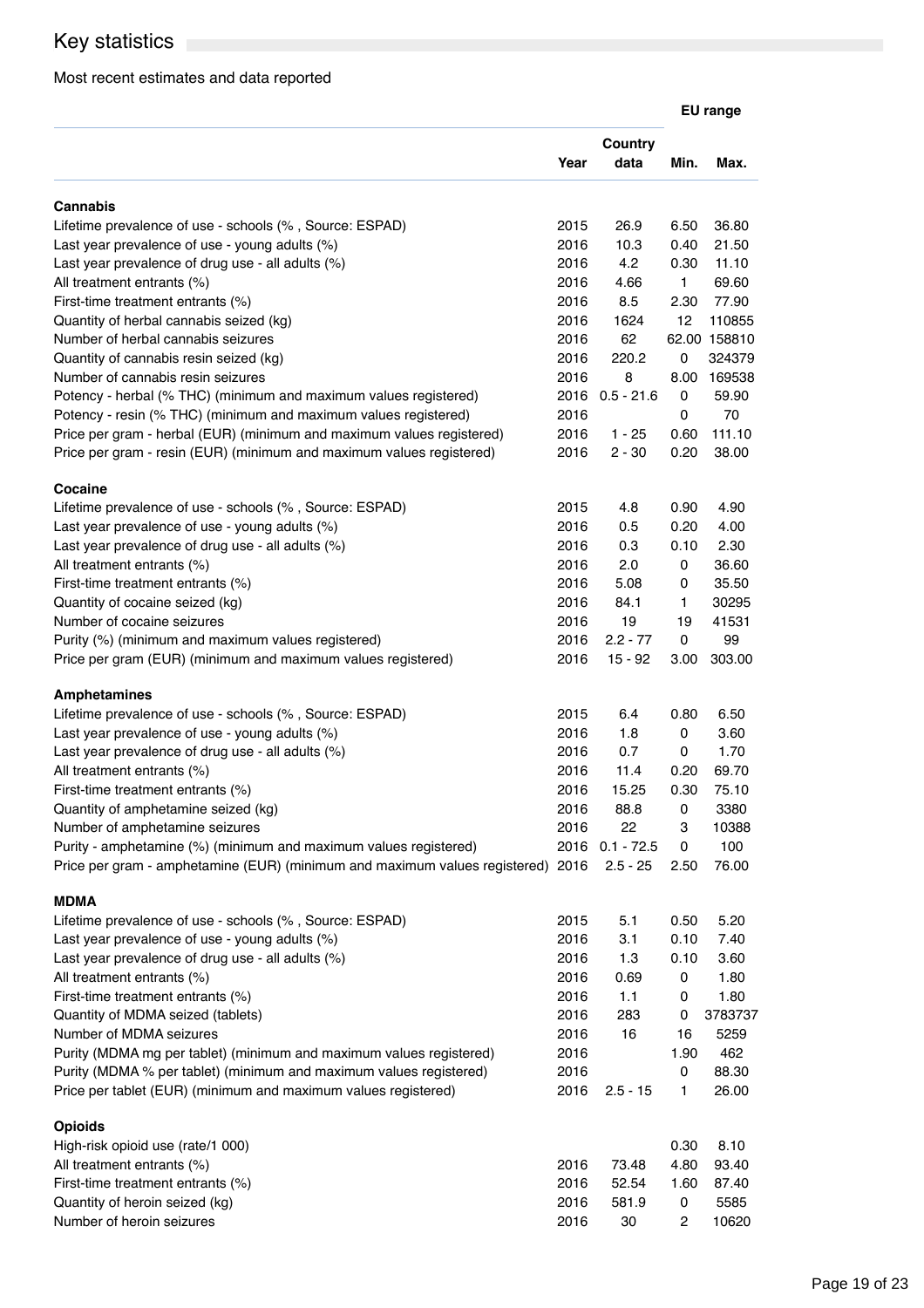| Purity - heroin (%) (minimum and maximum values registered)           | 2016 | $1 - 43.2$ | 0            | 92          |
|-----------------------------------------------------------------------|------|------------|--------------|-------------|
| Price per gram - heroin (EUR) (minimum and maximum values registered) | 2016 | $4 - 56$   | 4.00         | 296.00      |
| Drug-related infectious diseases/injecting/death                      |      |            |              |             |
| Newly diagnosed HIV cases related to Injecting drug use -- aged 15-64 | 2016 | 3.1        | $\mathbf{0}$ | 33.00       |
| (cases/million population, Source: ECDC)                              |      |            |              |             |
| HIV prevalence among PWID* (%)                                        |      |            | 0            | 31.50       |
| HCV prevalence among PWID* (%)                                        |      |            | 14.60        | 82.20       |
| Injecting drug use -- aged 15-64 (cases rate/1 000 population)        |      |            | 0.10         | 9.20        |
| Drug-induced deaths -- aged 15-64 (cases/million population)          | 2016 | 4.47       | 1.40         | 132.30      |
| <b>Health and social responses</b>                                    |      |            |              |             |
| Syringes distributed through specialised programmes                   | 2016 | 214865     | 22           | 6469441     |
| Clients in substitution treatment                                     | 2016 | 3338       | 229          | 169750      |
| <b>Treatment demand</b>                                               |      |            |              |             |
| All entrants                                                          | 2016 | 1720       | 265          | 119973      |
| First-time entrants                                                   | 2016 | 477        | 47           | 39059       |
| All clients in treatment                                              | 2016 | 6524       |              | 1286 243000 |
| Drug law offences                                                     |      |            |              |             |
| Number of reports of offences                                         | 2016 | 4886       | 775          | 405348      |
| Offences for use/possession                                           |      |            | 354          | 392900      |

\* PWID — People who inject drugs.

## EU Dashboard

## **EU Dashboard**

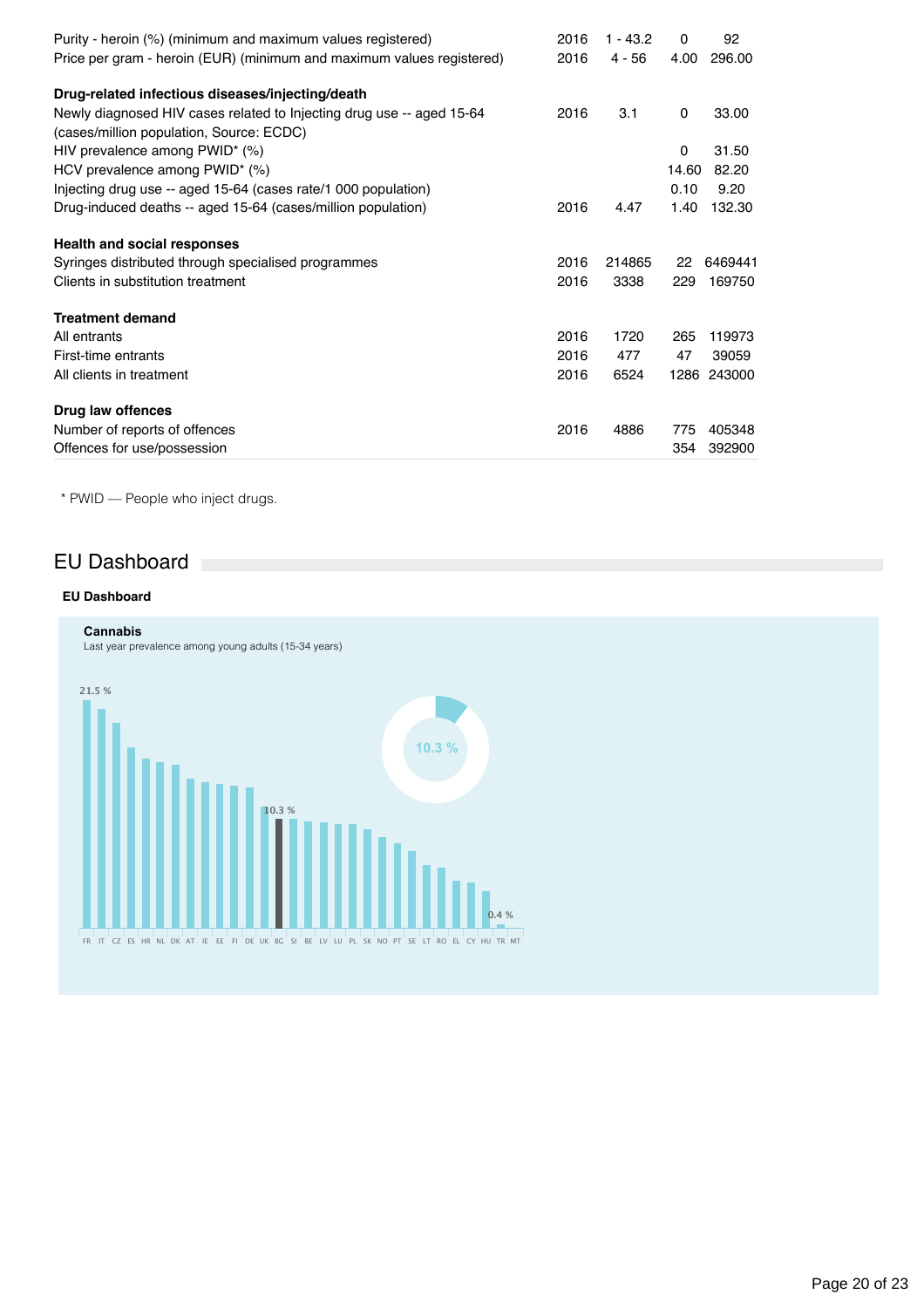#### **Cocaine**

Last year prevalence among young adults (15-34 years)



#### **MDMA**

Last year prevalence among young adults (15-34 years)



### **Amphetamines**

Last year prevalence among young adults (15-34 years)

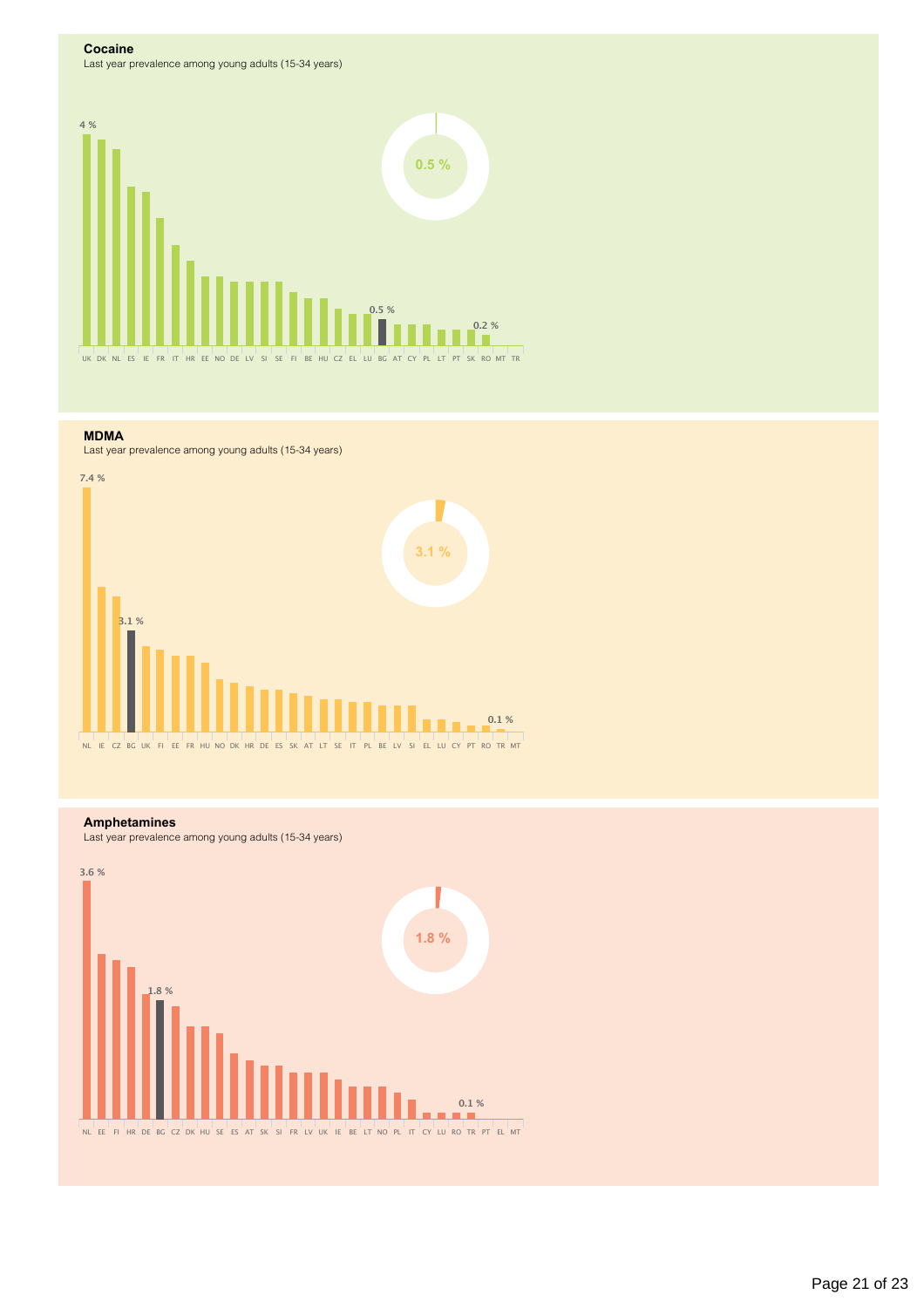#### **Opioids**

High-risk opioid use (rate/1 000)



### **Drug-induced mortality rates**

National estimates among adults (15-64 years)



### **HIV infections**

Newly diagnosed cases attributed to injecting drug use